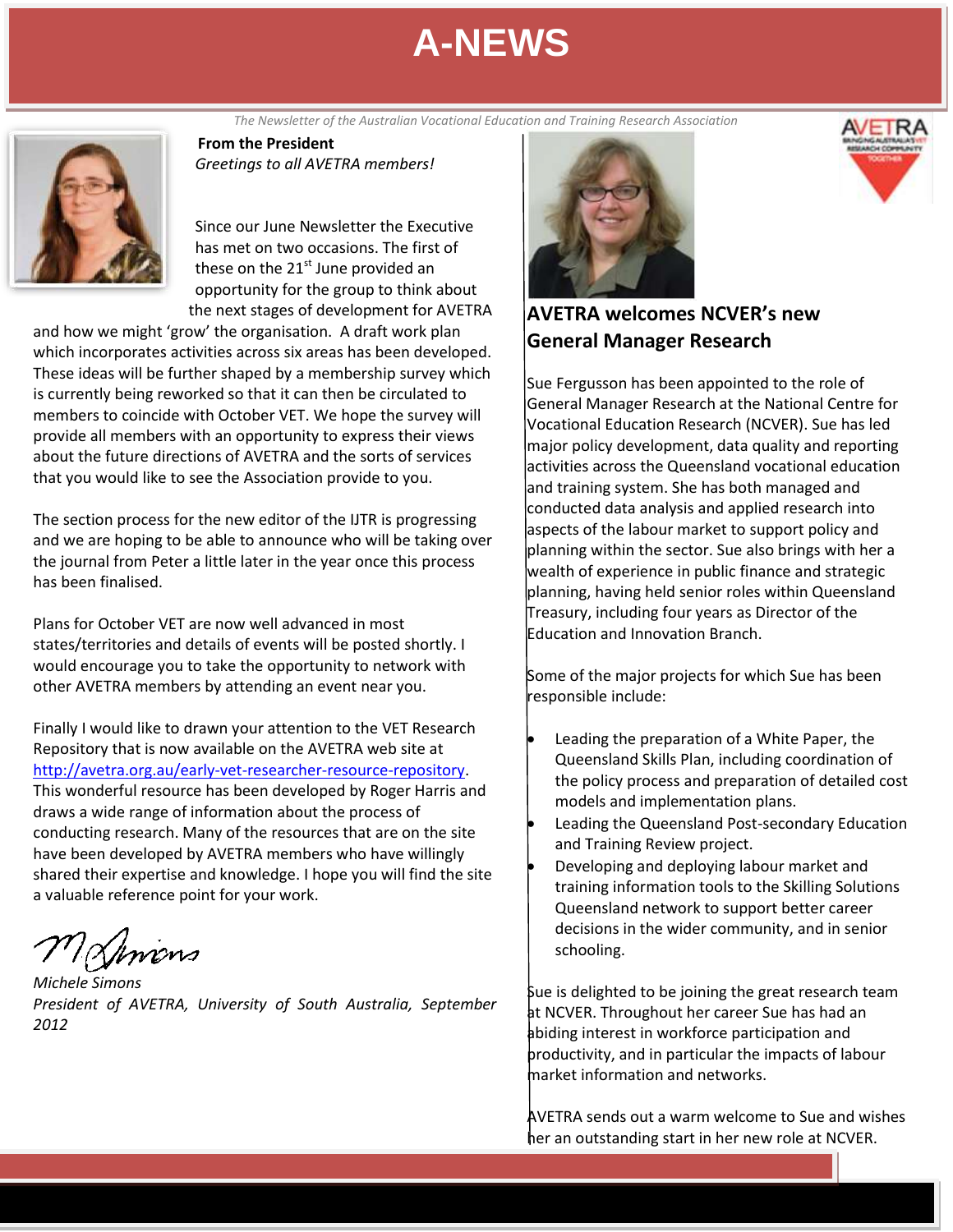

# **OctoberVET 2012**

Preparations are well underway for the 2012 OctoberVET season. Not only will we see OctoberVET events in each State and Territory this year, but for the first time OctoberVET events will take place in New Zealand. Selena Chan (Christchurch Polytechnic Institute of Technology) and Colleen Young (Manukau Institute of Technology) are each busy planning events that address current issues in the NZ post-compulsory scene.

In Tasmania, Jill Downing of the University of Tasmania [\(jillian.downing@utas.edu.au\)](mailto:jillian.downing@utas.edu.au) has organised a Hobart event for 23 October that features well-known economist Saul Eslake who will present on *Australia's productivity challenge: Why productivity matters, and when it doesn't*. Get in touch with Jill for more details.

Tracey Singh from Sunshine Coast Institute of TAFE [\(tracey.singh@dete.qld.gov.au\)](mailto:tracey.singh@dete.qld.gov.au) is convening an event at the Mooloolaba Campus on 12 October titled *VET: the workforce of the future* with a strong program of presenters and a keynote by Professor Stephen Billett.

Another Queensland event has been planned by Kathy Piccardi from Metropolitan South Institute of TAFE [\(kathy.piccardi@deta.qld.gov.au\)](mailto:kathy.piccardi@deta.qld.gov.au) which will be hosted by Griffith University and MSIT. *Industry and VET - the Ultimate Partnership* takes place 26 October and also features a strong line-up including a keynote address by Stephen Billett.

Helen Smith [\(helen.smith@rmit.edu.au\)](mailto:helen.smith@rmit.edu.au) and David McLean [\(david.mclean@rmit.edu.au\)](mailto:david.mclean@rmit.edu.au) from RMIT are convening a 14 November event in Melbourne on *Quality Teaching and Learning in a New Era*.

Another Victorian event will take place at the University of Ballarat on 19 October that will focus on *The Value of VET*. I am convening this one [\(s.hodge@ballarat.edu.au\)](mailto:s.hodge@ballarat.edu.au).

Events are also planned for Western Australia (Sue Thompson at Central Institute of Technology), South Australia (Michele Simons from UniSA and Sinan Gemici from NCVER) and ACT (Anita Wesney from Canberra Institute of Technology).

Wendy De Luca has planned an event to take place on October 12 at Charles Sturt University in Wagga Wagga, and a Sydney event is currently being finalised by Linda Simon, Kevin Heys (South Western Sydney Institute of TAFE) and Keiko Yasukawa (UTS).

When all of these events have been finalised a full schedule event details and programs will be published.

By the way, in the lead up to this year's OctoberVET season we developed some new branding for OctoberVET. This move acknowledges the importance of OctoberVET events as a unique way to focus on VET issues and research in local settings. You will see more of the distinctive OctoberVET branding in flyers and advertising as the season progresses. Let me know if you have feedback on the design (03 5327 9532 o[r s.hodge@ballarat.edu.au\)](mailto:s.hodge@ballarat.edu.au).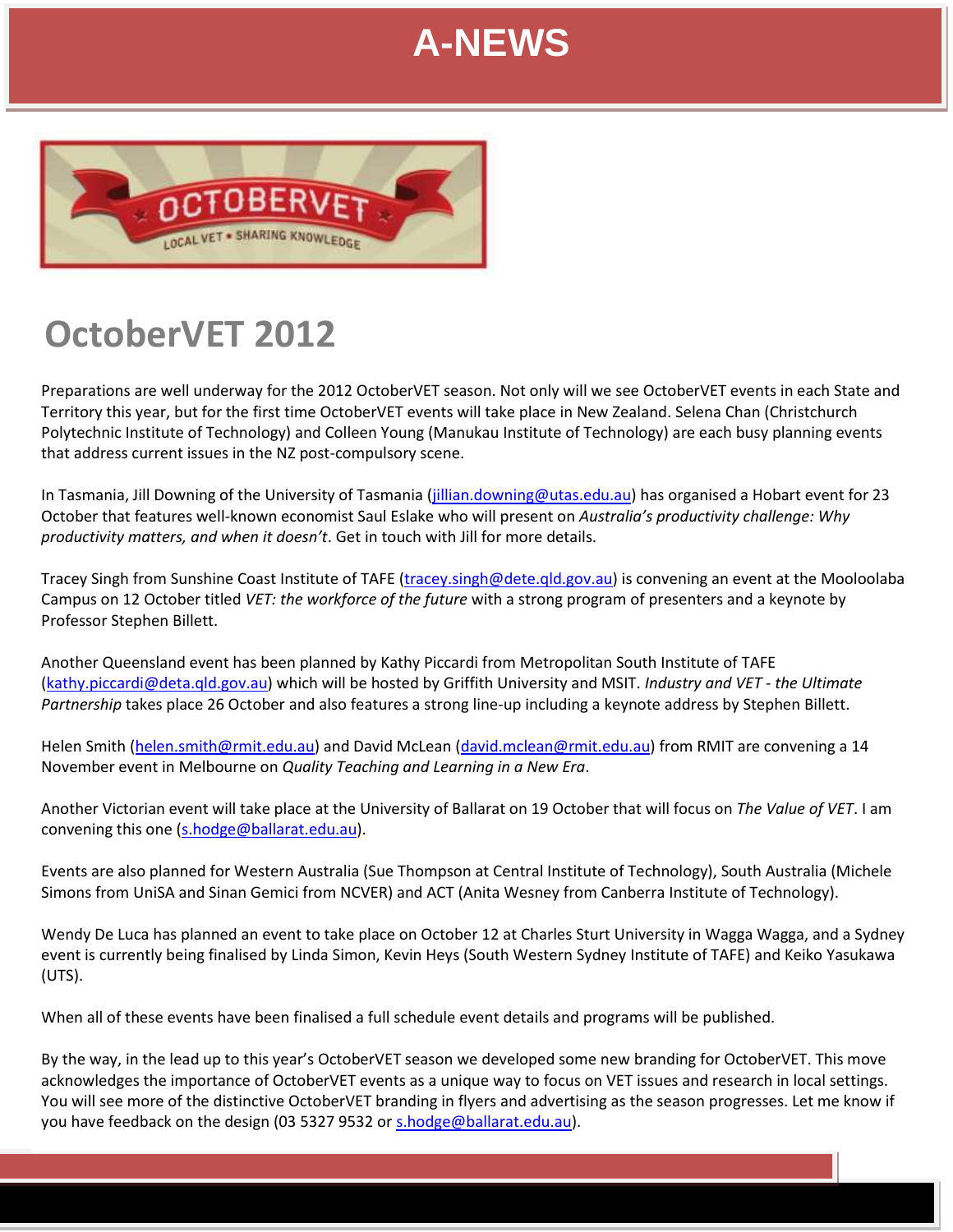**June 2012**<br>استخدام با

### **A MINUTE WITH Sue Shore**



Sue Shore is an Associate Professor in Education and has responsibility for the research portfolio in the School of Education at Charles Darwin University. She began working in the VET sector (before it was actually called that) in 1979, has worked in the university sector since 1988 and has a long-

standing interest in issues of race, class and gender and their articulations with learning and research methodologies.

I first got interested in VET research in the late 70s when I was completing a graduate diploma in adult education. Believe it or not, one of my first projects was an evaluation of a "finishing course" for women who had been attending adult literacy courses for many years. We wanted to explore how they could be introduced to a wider variety of education and training opportunities. In truth, there was also close interest in the issue from College management who pressured us to 'move them on' because they noticed many women's names reappearing on enrolment forms in each successive year.

The people who inspired me most to conduct research were many over the years: Edward Said; Dorothy Smith; Kathleen Rockhill; Jane Thompson; Margaret Somerville (Aust.); Ann Stoler; Sherene Razack; Donna Haraway; Ghassan Hage; Linda Smith (Aotearoa); Aileen Moreton-Robinson. You can probably start to see a pattern! But I have also been greatly influenced by people I have taught in undergraduate programs over the years. Often we worked together in distance and online modes. It was really difficult to find accessible articles that would resonate with what they lived as professional educators, especially when so many were committed to changing the really difficult conditions in which their students lived. Many of the trainers saw training as a way out of poverty or simply as a way to grab hold of a more financially secure future and they wanted that for their students.

I actually do just love doing research – the whole feel of it – but I suppose part of my motivation was a response to their rejection of the training literature that did not speak to them. You'd have to ask them if I have had any success with that.

The areas of VET research that interest me most are exploring professional knowledge and how trainers and educators navigate the demands of the systems in which they work. People I have worked with are often interested in 'improving their practice'.

#### **Recent Publications**

#### Commissioned Projects by Early-Career Researchers

Earlier this year, NCVER commissioned a number of research projects, to be undertaken by early-career researchers. NCVER introduced the funding round because it can be difficult for these researchers to establish themselves in the research community, and this gave new researchers the opportunity to undertake research relevant to NCVER's remit and build research capacity in the VET sector. From a field of 40 applications, the following five research projects were funded:

 **The provision of information services by private RTOs - Dr Mary Carroll, Charles Sturt University.**

This project will examine the formal and informal use of public libraries by private RTOs and their students to support programme delivery. This research will explore the motivation, purpose, frequency of usage, and experiences of students using public libraries, in large metropolitan and regional centres, and will identify the implications of this for the community.

- **The power of VET in Schools: vocational pathways for remote Indigenous students - Dr Helen Spiers, Kormilda College** This study will examine the VET in Schools model and students' perception of the influence their VET studies had on their post-school choices. Dr Spiers is particularly interested in identifying the effect of school-based VET experiences for Indigenous VET students from remote communities and a key outcome of the research aims to identify a best model of practice for achieving effective vocational outcomes for Indigenous adolescents.
- **How do VET practitioners understand and use units of competency? - Dr Steven Hodge, University of Ballarat**

This research will address a gap in current research about how VET practitioners understand and use units of competency. Practitioners with different levels of experience, industry backgrounds, qualifications and different employer types will be interviewed and key VET stakeholders consulted to generate a rich picture of how competencies are used and understood. The findings of the research will support improvements to the quality of training in Australia.

 **Transitioning from VET to university: strengthening information literacy through collaboration - Dr Sonia White, Queensland University of Technology**

This research will consider the effectiveness of embedding a stronger information-literacy focus in VET Diploma units, in order to better prepare VET-articulating students for university study. The project will build collaborative practice across sectors, using early childhood education and care courses as a case study. The rationale behind this cross-sector implementation is that an integrated approach is required to improve transitioning student outcomes.

 **Labour force participation of older men: the role of spousal participation - Dr Rong Zhu, Flinders University** This project will present an evidence-based picture of the motivations behind mature age men's decisions to participate in the labour force and investigate how spousal status, VET and university education affects labour market outcomes for Australian older men. This research will not only contribute to the literature with original and publishable insights, but will also provide policy makers with evidence about workforce development.

*Further information about these new research projects will soon be available from the NCVER website at [www.ncver.edu.au.](http://www.ncver.edu.au/)*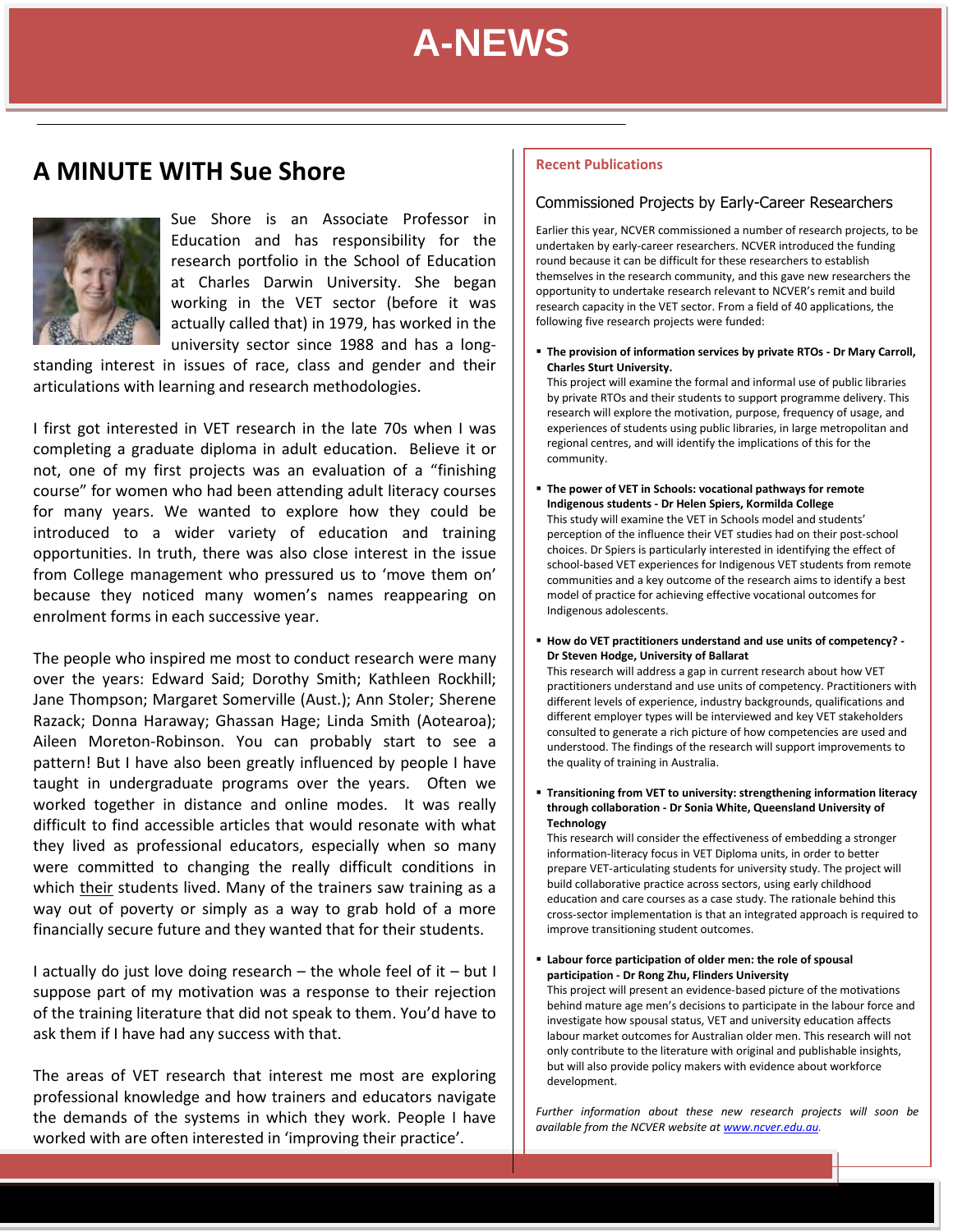This often means they are willing to take on difficult conversations<br>in the research we do, but it doesn't mean that we always come up with efficient recommendations to resolve all the dilemmas they face.

Methodologies that I have used are generally trans-disciplinary and qualitative in that they shake up the ways in which I have come to know the world. I am interested in the work Margaret Somerville does on place-making and emergent knowing. This work crosses many disciplinary boundaries. I have also had to learn how to engage with large scale international surveys on adult learning simply because I need to know how this research works and engage with its effects. At a basic level many of our partners in education systems want researchers to work with them on what global surveys say about local educational provision and I see it as part of my job to try and learn how to do that too.

The most interesting piece of VET research I conducted involved follow-up interviews with undergraduate students who took a course I taught on whiteness and education. I am still working on the data from that project and making connections between their everyday lives, their professional identities as educators and how they navigate whiteness in their organisations. I think the most interesting thing about the research was the chance to talk at length with trainers about the public pedagogies of race that exist in Australia – how we are taught from an early age about who and what we are in this racialised hierarchy that is Australia and how that shapes vocational training and other forms of professional education.

**Currently I am researching** remote teacher education and it is surfacing many issues I have been confronting over the years in the VET sector: how and in what ways educators identities are seamlessly constructed for them through so many institutional texts (policy documents, mission statements, curriculum frameworks, professional development funding guidelines); and, how learning spaces (a remote community, an industry worksite, a literacy classroom) are often pre-focused through a lens that imagines the 'metropolitan canon' (large, metropolitan spaces which channel people in a relatively orderly fashion along pathways to their daily work) as the norm that defines education and training.

*Each edition of AVETRA News will feature a special interview with a VET researcher. If you are interested in being featured or you know someone who might – please get in touch with either Sarojni Choy or Sinan Gemici.*

#### **Vale Jack Keating**

*(By Assoc. Prof. Leesa Wheelahan)*

When Professor Jack Keating died of cancer on 21 July 2012, we lost an elder statesperson from our research community. Jack touched many lives; as a friend and mentor to many of us and through his research which has informed policy and raised the status of vocational education and training within the policy community. Close colleague John Polesel wrote in his obituary of Jack in The Age on 31 July, that he 'was an education policy activist, academic at the University of Melbourne and, most important of all, a fine human being.'

Jack was a leading researcher in two research communities – schools and vocational education and training. This is unusual in Australia, where the schools, VET and higher education research communities are a sectorally differentiated as the sectors of education are themselves. He was an expert on student equity in post-compulsory education and training, school curriculum, senior school certificates, VET in schools, post-school VET, educational pathways, qualifications frameworks and many other areas of post-compulsory education and training.

Jack was part of a national and international research community and made key contributions to state, national and international policy debates and policy development. He was secretary of the Victorian government's 2000 Kirby Review of Post-compulsory Education and Training, and more recently, made a contribution to the Gonski Review of school funding. He undertook work for the World Bank, the Asian Development Bank, the International Labour Organisation, the OECD and UNESCO.

All of Jack's work was underpinned by a commitment to student equity. As well as being an academic who wrote about and researched social justice, he was also an activist and advocate for those from disadvantaged backgrounds. This was expressed in his roles as senior adviser to the Victorian education minister and the premier (1989-92), with responsibility for policy advice on youth, education and training, and as deputy chairman to the Victorian Curriculum and Assessment Board (1987-88). He was a member of the Higher Education Academic Board at Holmesglen Institute and was a fellow of the Australian College of Education and a board member of the Brotherhood of St Laurence.

Jack had many doctoral students and was instrumental in establishing the very popular Masters of Education Policy International at the University of Melbourne. He also played a key role in the establishment of the Graduate Certificate of Tertiary Teaching in 2012, which is designed for teachers of high level VET and higher education programs in TAFEs and private providers. Given the work he put into getting the course up and running, it is sad that he never got an opportunity to teach on it so that these students could get to know him.

Jack's family was his life, and he is survived by his wife Linelle and his children Liam and Bonne.

Jack was a kind and gentle colleague who pushed others forward and supported them personally and professionally. He created opportunities for younger researchers, supported them in their career development, and was always keen to make sure they were publicly recognised for their work. His work in our field has been very important, and he has done more than most to change policy, raise the status of VET and insist on its importance, particularly for the most disadvantaged.

Jack's family and colleagues have asked that his friends and associates consider donating to a scholarship fund being set up in his name that will assist students from disadvantaged backgrounds in gaining admission to postgraduate courses in education at the University of Melbourne, a cause dear to Jack's heart. This process is supported by the dean of the Melbourne Graduate School of Education, Field Rickards, and is being co-ordinated by Andrew Ius (formerly of the Victorian Institute of Teaching) and former premier Steve Bracks. For more details, please contact Andrew at aius@bigpond.net.au.

*Leesa Wheelahan is an associate professor at the Education and Policy Leadership Unit and LH Martin Institute, Melbourne Graduate School of Education, University of Melbourne*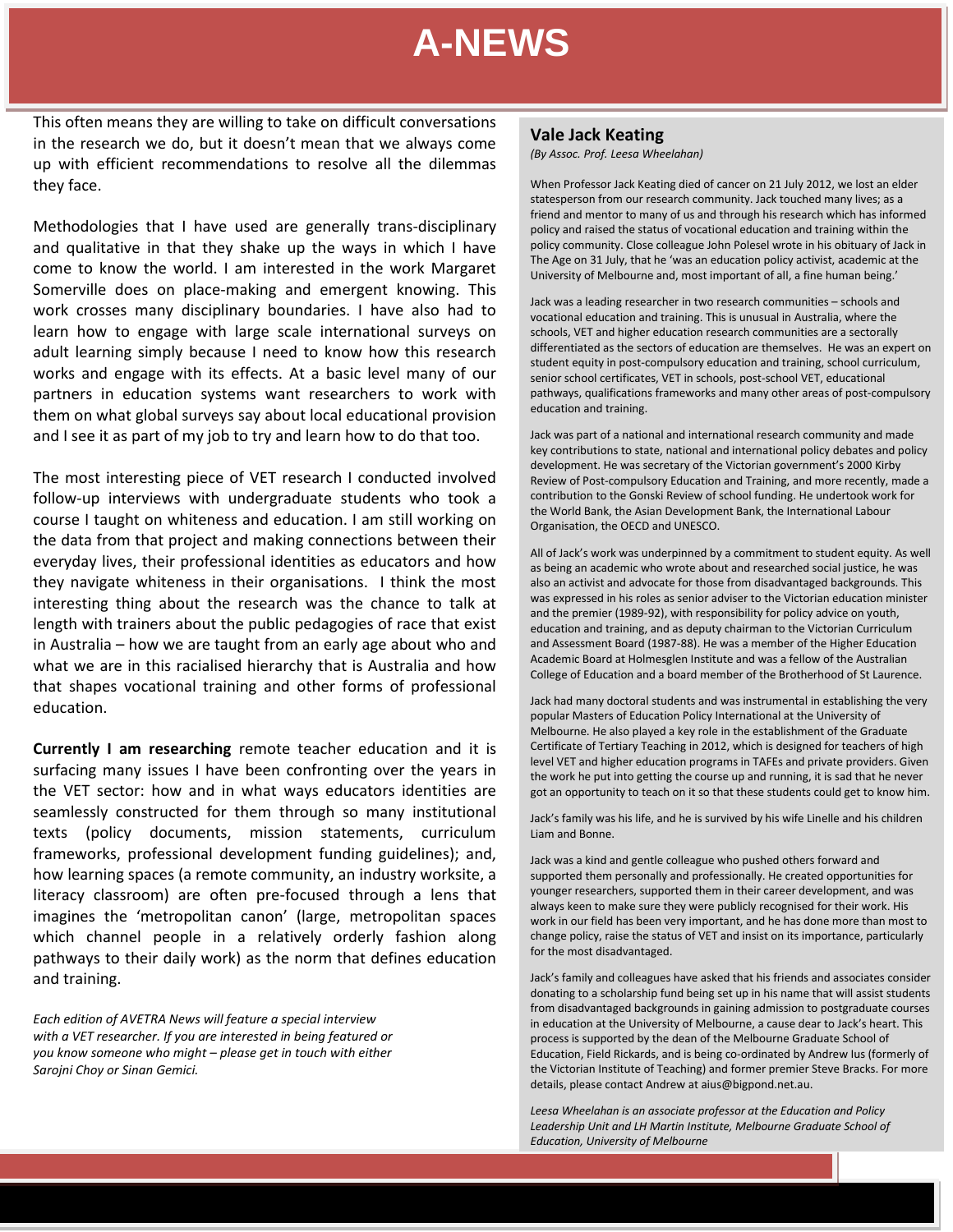### **Fulbright Reflections from "The Big Apple"**

*Damien Pearce* 



As my time in the United States on my Fulbright Scholarship is coming to a gradual conclusion, and due to the ongoing interest of my AVETRA colleagues, I thought would share some initial reflections of this experience. Being awarded the 2011 Fulbright Professional

Scholarship in VET has been such an amazing experience, which has involved both cultural and academic exchange with colleagues particularly within the Tri-states and the Mid-west areas of the United States. The initial aim of the project was to compare approaches to Police education and training between Australia and the United States. However, after I made a decision to request a voluntary redundancy from the Australian Federal Police College following a restructure, there was increasing concern about external engagement and perceived scrutiny of police approaches to teaching and learning. One prominent federal jurisdiction in the United States even considered my involvement to be a risk to national security! Fortunately, I have been able to investigate local police education and training through my host institution the John Jay College of Criminal Justice within the City University of New York, although not to the extent initially proposed.

Subsequently, by necessity, the scope of the project was extended to consider the role of VET within education and training in the United States more broadly. As the United States does not have a readily definable vocational sector, as we do in Australia, it became a case of identifying where VET takes place. I will not go into specific details here, as I am working towards future publications, however locating VET within the United States has included analysis of post-secondary institutions such as proprietary technical schools, union movement apprenticeship programs and two and four year colleges.

From what I have experienced over the past few months during this project by visiting educational institutions and engaging with students and colleagues, I agree with the position of Cohen and Brawer (2008) who propose that there is a peculiar American belief "that people cannot be legitimately educated, religiously observant, ill, or healthy unless some institution sanctions that aspect of their being" (p. 1). As an example, Alice, a hairdresser who has been cutting my hair since I have been in the United States, works in a salon on the Upper West Side of New York City and has 15 years experience in the industry. Upon my enquiry regarding what she had to do to become a hairdresser, Alice described going "to hairdressing school and meeting the New York State licencing requirements". The salon is 15 minutes away by car, when peak traffic is avoided, from her home in New Jersey State - immediately on the opposite side of the Hudson River.

After years experience within hair dressing including owning her own salon and employing staff, if Alice wanted to practice hairdressing in New Jersey she would have to apply formally to the New Jersey State Board of Cosmetology and Hairstyling. Alice would have to complete an interstate application, supply supporting documentation including verification of the number or hours tuition spent during hairdressing school, and pass the Board's designated examination. Alice acknowledged the importance of public health within her industry, however was bemused that these requirements were just to work as a hairdresser where approval to open and operate a salon required engagement with a separate licence and application process concurrently with business registration requirements.

To offer a statement that the approaches in the United States to post secondary or tertiary education are incredibly diverse is an understatement. The United States, in terms of not having a federal qualifications framework, has a myriad of unconnected higher and adult institutions that includes community colleges, four-year colleges, universities, vocational institutes, proprietary schools and online institutions. There is an undercurrent for holistic change and innovation in tertiary education with some commentators suggesting that federal unification of education needs to be considered and in the future competency based credentials may in fact compete with a degree (Kirshhner, 2012). The proponents of change and innovation are divided. Some believe that the lack of a uniform tertiary system is detrimental to sustained change (Rosen, 2011), while others believe that the lack of a defined paradigm in fact allows tertiary education to respond to inherent uncertainty (Delbanco, 2011). Rhetorically, relating my observations to the Australian VET context, how much prescription do we need within a formal VET system to promote and sustain contemporary approaches to teaching and learning and still to be able to respond to change?

I would like to acknowledge the John Jay College of Criminal Justice, as my host institution and the support provided by the Australian-American Fulbright Commission and importantly DEEWR for sponsoring my Fulbright Professional Scholarship for VET. I would commend any Fulbright opportunity to colleagues within AVETRA for their consideration.

#### **References**

Cohen, A. M., & Brawer, F. B. (2008). *The American Community College* (5th ed.). San Fransisco, CA: Jossey-Bass. Delbanco, A. (2011). *College: What it was, is, and should be*. Princeton, New Jersey: Princeton University Press. Kirshhner, A. (2012). Innovations in Higher Education? Hah! Retrieved 25 Jul 2012, from [http://chronicle.com/article/Innovations-in-](http://chronicle.com/article/Innovations-in-Higher/131424/)

[Higher/131424/](http://chronicle.com/article/Innovations-in-Higher/131424/)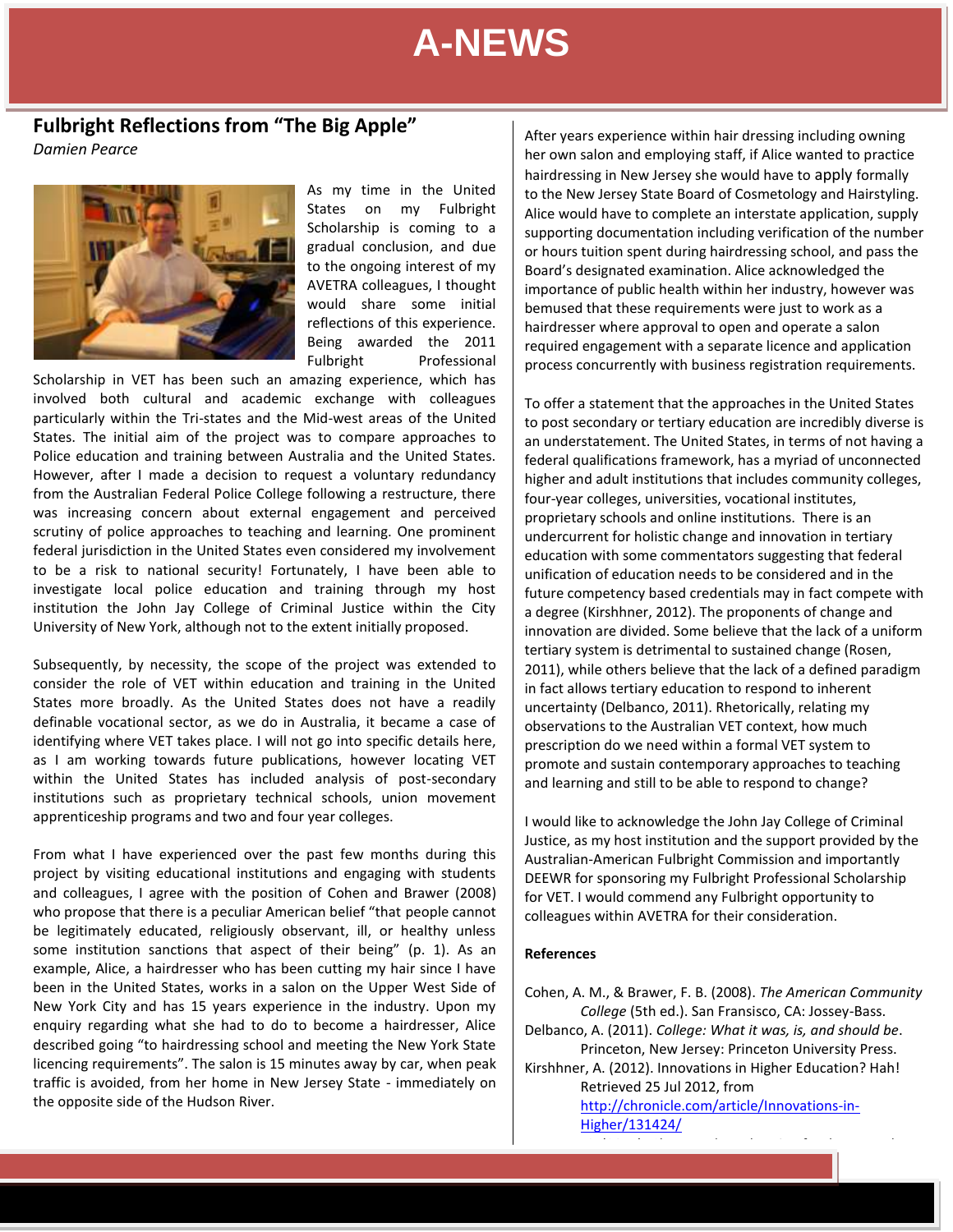**Conferences and Events**

### **CONFERENCES June 2012**

- Women in Adult and Vocational Education Inc is celebrating 25 years with a WAVE National Conference: **SKILLS FOR ALL AUSTRALIANS: WHAT ABOUT WOMEN AND GIRLS?,** Friday 14th September 2012, 9 to 5pm at Conferences on Clarendon, 120 Clarendon St, Southbank, Melbourne.
- **TAFE Directors Australia (TDA) Annual Conference, Perth, 6-7 September, 2012** The annual TDA conference will be held at the Perth Convention Centre this year and is the annual showcase for Australian TAFE institutes, providers of VET and higher education courses to thousands of Australian and overseas students. Further details will become available at[: www.tda.edu.au](http://www.tda.edu.au/)
- **AUSTAFE 2012 National Conference, 3-5 October 2012, Alice Springs** For further details contact Lyle Mellors at [lyle.mellors@cdu.edu.au](mailto:lyle.mellors@cdu.edu.au)
- Adapt International Conference on Productivity, Investment in Human Capital and the Challenge of Youth Employment, 16 19 October 2012, **Bergamo, Italy**

The conference aims to contribute to the current debate around tackling the youth unemployment problem through a more comprehensive approach and an interdisciplinary and comparative framework.

Those intending to participate should submit an abstract (max. 1500 words) by 1 June to [info@adapt.it.](mailto:info@adapt.it) Adapt Scientific Committee will select up to 10 papers. For information about the submission of papers and reimbursement costs please contac[t info@adapt.it](mailto:info@adapt.it) The list of accepted abstracts will be published online on or after 1 July 2012 on [www.adaptbullettin.eu.](http://www.adaptbullettin.eu/)

**Australian Training Awards, Melbourne, 16 November 2012**

approach and an interdisciplinary and comparative framework.

The Australian Training Awards are the peak, national awards for the VET sector. These prestigious awards recognise and reward organisations, training providers and individuals for their outstanding commitment and contribution to building a skilled, productive and prosperous Australia. Further details at:<http://www.deewr.gov.au/Skills/Awards/ATA/Pages/default.aspx>

- **2nd UPI International Conference on Technical and Vocational Education and Training,** December 04 05 2012, Bandung, Indonesia. Conference website: **<http://tvetrc.upi.edu/tvetconference2012>**
- **The International Network on Innovative Apprenticeship (INAP) invites to its 5th Conference:** *Apprenticeship in a Globalised World: Premises, Promises and Pitfalls.* **Date: April, 23rd and 24th , 2013**

The University of Witwatersrand, Johannesburg, South Africa in cooperation with the Manufacturing, Engineering and Related Services Sector Education and Training Authority (merSETA) and the European Research Network in Vocational Education and Training (VETNET) is organising an international conference which will address topics related to the principal theme apprenticeship in a globalised world.

- **Research Learning and Work Centre (RWLC) 8th International Conference on Researching Work and Learning, 19-22 June 2013, University of Stirling, U.K.** This international conference is concerned with such questions as:
	- What knowledge, which actors, and what parts of the environment are most visible?
	- What and who remains invisible?
	- When do actors become aware of invisible infrastructures?
	- And what research methods and analytical approaches can make the invisible visible?

The deadline for submission of abstracts is 1 October 2012, and applicants will be notified of acceptance by 30 November 2012. Full details of how to submit proposals, along with further information are available at: [www.stir.ac.uk/schools/education/researching-work-and-learning](http://www.stir.ac.uk/schools/education/researching-work-and-learning) If you have any queries, please contact RWL at[: rwl2013@stir.ac.uk](mailto:rwl2013@stir.ac.uk)

- **Singapore International Technical and Vocational Education and Training Conference , 2012, November.** This is a great opportunity for Policy Makers, Leaders, Principals, Researchers, Educationists, and Specialists, Administrators and Planners of TVET to learn about successful strategies and models for TVET sustainability and growth. There are limited places available so sign up for the Conference now! http://www.tvetsingapore.com/
- **Journal of Vocational Education and Training, 10th International Conference.** Tenth JVET Conference will be held at Worcester College, Oxford from the 5th to the 7th July 2013. The formal call for papers will appear here later this year[. http://www.jvetconferences.co.uk/](http://www.jvetconferences.co.uk/)
- AUSTAFE 2012 National Conference, 3-5 October 2012, Alice Springs, Kirribilli, Sydney. For further details contact Lyle Mellors at lyle.mellors@cdu.edu.au

The contribute to the current debate around tackling the youth understandance  $\mathcal{L}_\text{max}$